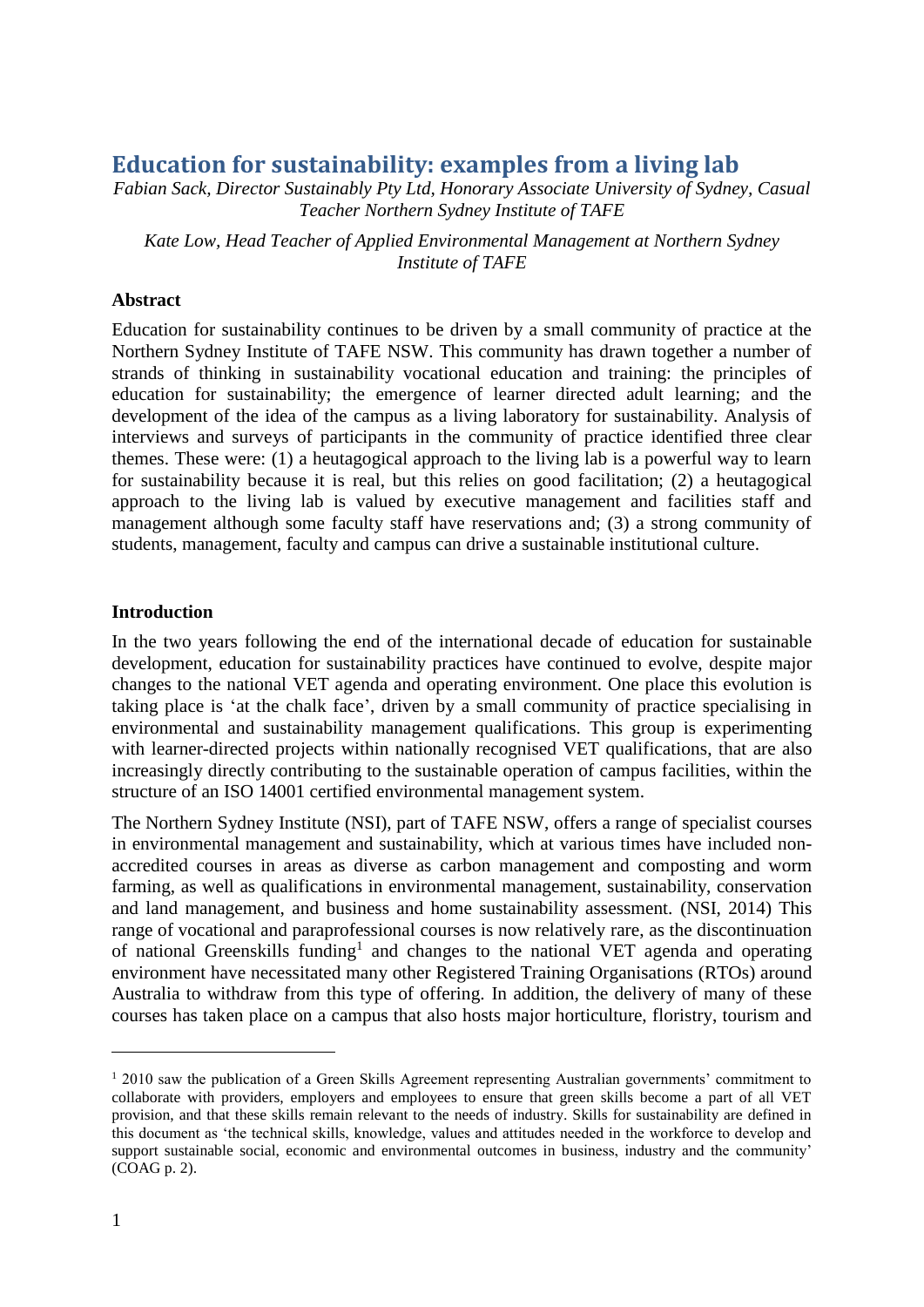hospitality programs, allowing hybridised curricula and leadership activities to influence these courses. The Institute has also supported the wider 'education for sustainability' community of practice through partnering in the first National Education for Sustainability Conference (Feb 2013) and, more recently, leading the renewal of the TAFE NSW Education for Sustainability Community of Practice.

# **Background**

The practices exemplified by the following case studies draw together a number of strands of thinking in sustainability vocational education and training: the principles of education for sustainability; the emergence of heutagogical approaches to adult learning; and the development of the idea of the campus as a living laboratory for sustainability.

# *The principles of education for sustainability*

One of the four strategies at the heart of the *National Action Plan 'Living sustainably'* (DEWHA 2009) is Strategy 2: 'Reorienting education systems to sustainability' which focuses on achieving a culture of sustainability in which teaching and learning for sustainability are reinforced by continuous improvement in the sustainability of campus management. Although this federal policy agenda has been superseded in many ways, the culture described above and the resultant case studies covered below can be regarded as legacies of this commitment.

The desired to culture embeds the seven principles of education for sustainability central to the National Action Plan (DEWHA 2009, p.9). Although the principles of education for sustainability provide a valuable framing for vocational education, they require a detailed and theoretically robust educational methodology to be applied practically. Some work has been done on this, for instance the useful pedagogical guidance and teaching resources offered by Swinburne (2011) based on the work of Stirling (2001; 2005). The thrust of this work is to distinguish technical content relating to sustainability (education about sustainability) from the transformational role that education can play to foster a more sustainable world (education for sustainability). The emancipatory focus in higher education theory promoted by Sterling is welcome for those of us committed to a more sustainable world, and is being implemented at the chalk face.<sup>2</sup> However, further methodological underpinning beyond the principles of education for sustainability are needed to formalise transformational practice in a VET system that is increasingly orientated towards what Anderson (2003) so neatly characterised as 'productivism' 3 . The emerging discussion of heutagogy provides a useful methodological framework that builds upon work on education for sustainability done to date.

# *Heutagogical approaches to adult learning*

*Finding a Common Ground*, a key report leading into the national Greenskills reforms, cites Dryden (2003) who flags that there are three main methodological approaches within vocational education and training: pedagogy (teacher-directed); andragogy (student-centred) and heutagogy (learner-directed) (Golding *et al* 2007; p.27). They observe that: "The learner-

1

<sup>2</sup> In addition to the case studies in this paper Stirling also provides evidence, citing Cochrane *et al* (2007). These authors also point out that the issue is communicating the effectiveness of novel practice to the wider education system, saying: "making allowance for the emergence of the emotional and spiritual in people is not difficult. The difficulty lies in convincing others that this has to happen in the first place" (Cochrane *et al* 2007, p.363).

<sup>&</sup>lt;sup>3</sup>Anderson, in speaking of the march of "productivism" across the VET landscape draws on Weber's famous 'iron cage' characterisation of a world increasingly succumbing to corporate and state 'bureaucratization' at the cost of our environments and our freedom.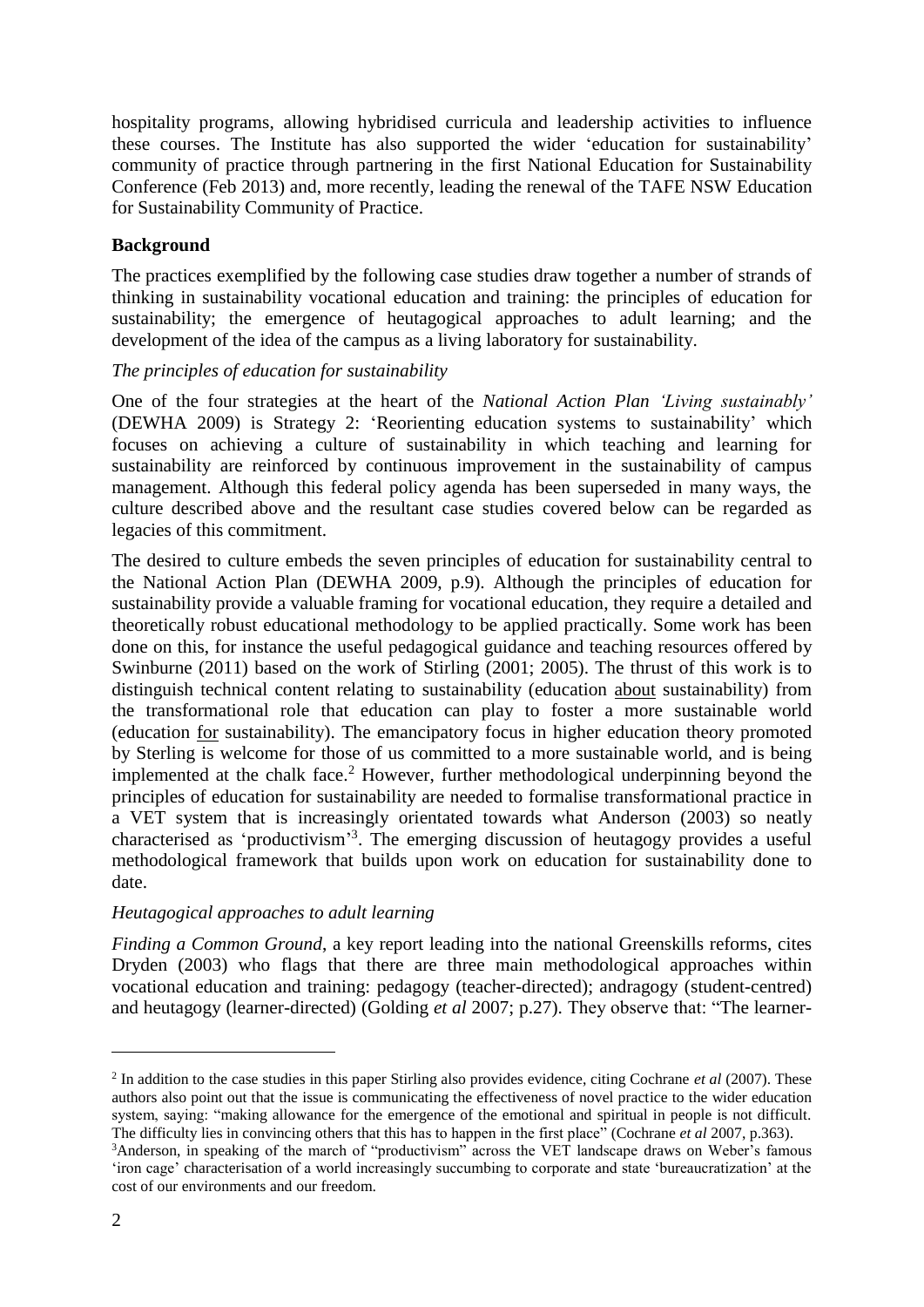directed approach represents the most radical departure from traditional transmissive forms of teaching, and most closely aligns with what could become a practical means of teaching sustainability" (Golding *et al* 2007; p.28). *Finding a Common Ground* proposes a number of actions to encourage the adoption of education for sustainability in VET, mostly targeting national policy. However some of the proposed actions also lend themselves to devolved responses, in particular determining an appropriate VET pedagogy which will promote sustainable development and "which distances itself from social reproduction and maintenance and recognises the rapid changes occurring within business, government and industry" (Golding *et al* 2007; p.34).

The literature discussing heutagogical approaches seeks to advance and refine constructivist approaches, particularly in response to the emergence of the Internet as a widely accessible learning tool (Blaschke, 2012). Heutagogical approaches promote exploration, creation, collaboration, connection, sharing and reflection as elements in educational design (Blaschke & Hase, 2016). These elements are not new; Blaschke & Hase claim grounding in the rich tradition of constructivist educational theories promoting action and experiential learning. What is new is the very strong emphasis on learner direction, the consequential changes to the role of the educator and the transition from a focus on competencies to capabilities. Blaschke & Hase (2016) recast the educator in a heutagogical approach as a 'learning leader'. The authors observe that the consequences for teaching are profound: "The learning leader needs to be able to relinquish the need for control and to adapt to the changing needs of the learner. Command over process and resources is critical, as well as the ability to be a colearner together with the student." (Blaschke & Hase, 2016; p.37) This emphasis is quite different to current VET system requirements, which focus on superior technical understanding (see ASQA 2015).<sup>4</sup>

A key aspect of the control exercised by VET educators in the current paradigm is the rigorous enforcement of competency standards. *Finding a Common Ground* raises the concern that the "rigid curriculum requirements of VET courses and programs limit the ability of training providers to accept sustainability education as a valuable contribution" (Golding *et al* 2007; p.29). This concern may be overstated as heutagogical learning practice cultivates 'capabilities' that are characterized by learners' confidence in their competency. As Blaschke describes it: "When learners are competent, they demonstrate the acquisition of knowledge and skills; skills can be repeated and knowledge retrieved. When learners are capable, skills and knowledge can be reproduced in unfamiliar situations." (Blaschke, 2012) This suggests that heutagogical learning can be regarded as an interpretation of existing vocational practice rather than a rival. In support of this contention Chappell *et al* (2003) suggest that Training Packages were not designed to provide guidance in terms of the selection of suitable pedagogical practices or strategies. They go on to suggest that: "Research evidence suggests contemporary VET pedagogy must become more learnercentred, work-centred and attribute-focused". (Chappell *et al* 2003; p.vii). Providing pragmatic support to this call, there is solid evidence that employers are seeking capabilities beyond competencies. (See for instance: Shah & Nair 2011; Hart Research Associates 2013.)

1

<sup>4</sup> There have been efforts to use constructivist approaches in VET educator development in the past, focused on implementing the national VET policy and developing capacity in action learning, coaching and work based learning (ANTA 1998). In reviewing the potential to empower educators through this kind of development Herbert argues that "action learning can be a force for social change or a tool to reinforce the status quo … different uses of action learning can result in different forms and degrees of empowerment." (Herbert, 2001; p.395)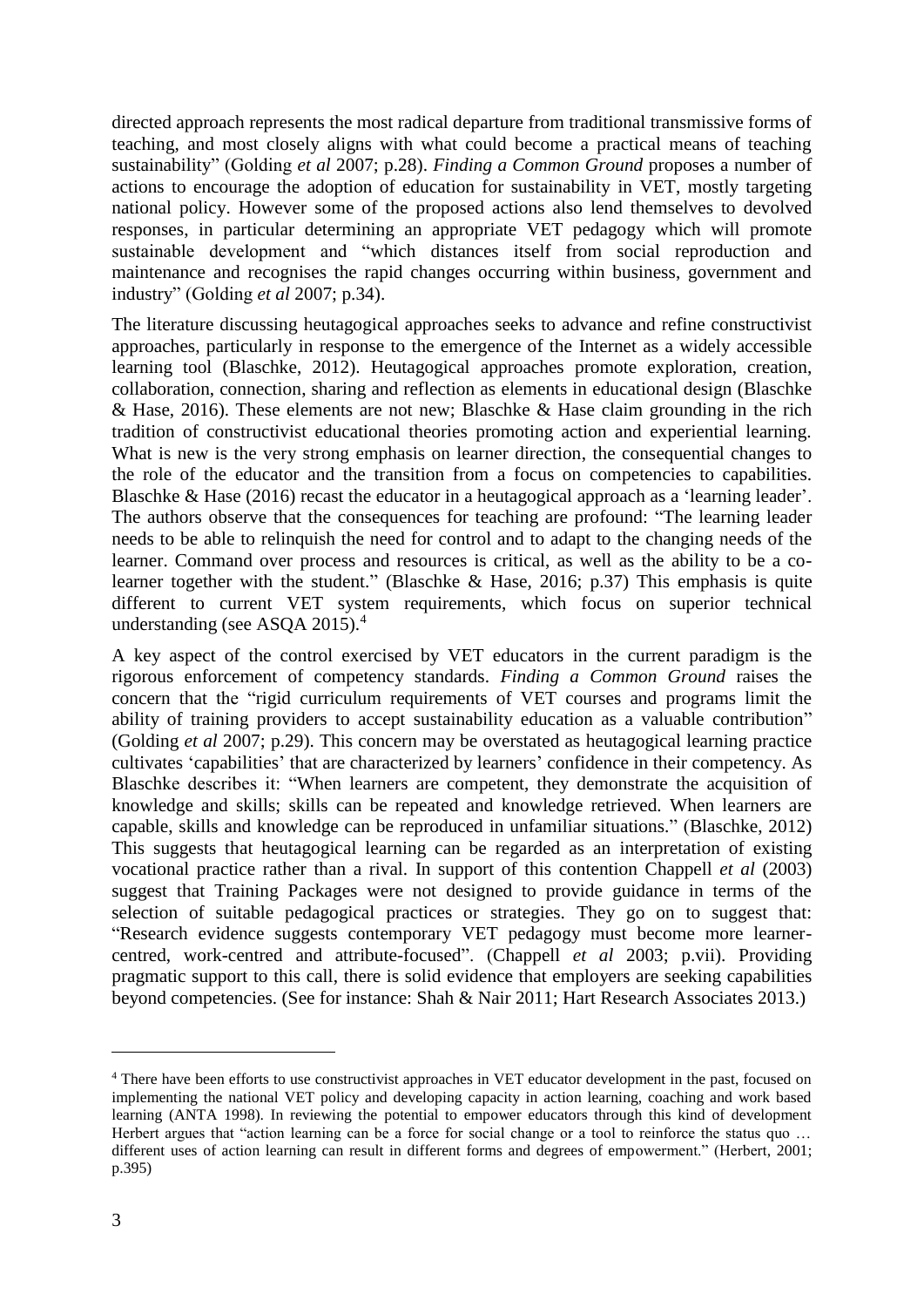Heutagogy may well be compatible with the current VET system, however it is a more general educational approach and there is nothing that ensures a transformational outcome committed to sustainability. This potential arises from the normative commitment of the community of learners themselves, as evidenced by the long-standing and very stable high levels of social demand for sustainability related skills in vocational education across nearly all skill sets (see Sack *et al*, 2014; Brown *et al* 2013). The potential for transformative learning arising from this underlying social demand can be nurtured by tailoring the learning environment to communicate a sustainability context. This is the aim of the campus as a 'living lab' for sustainability.

#### *Greening campuses: the living lab*

The term 'living lab' is used in a diverse range of contexts, primarily focusing on ICT tools and driving innovation. Drawing on this wider context is a growing discussion about using higher education campuses as drivers of sustainability research and learning. The focus of this discussion varies, depending on the mission of the higher education institution, with universities focusing on the potential to foster innovations in applied research (IARU 2014; p.125) and vocational institutions, like community colleges and TAFEs, focusing on innovations in learning and facilities management. The research focused approach has been taken up by a number of Australian universities, variously concentrating on the leadership, research, partnership and teaching opportunities afforded by areas of native vegetation on campus, retro fitting 'green' technology into buildings and social innovation projects. (GO8 2015)

The alternate focus on integrating innovative vocational outcomes with efficient campus management is well captured by the American Association of Community Colleges (AACC) and the Sustainable Education and Economic Development Centre (SEED) guide *The Campus as a Living Lab*;

"living laboratories" merge academics and campus facilities management to provide students with real-world skills and, for the institution, a path to meet its sustainability goals.

# (Cohen & Lovell 2014)

Although not as well documented, this kind of approach has been taken up to by Australian vocational training organisations, for example the Green Skills Hub at the Western Sydney Institute of TAFE (WSI 2010), the Green Skills Trade Education Centre at Western Institute of TAFE, the Flannery Centre and Box Hill TAFE Learning Hub. These projects concentrate on training of 'green' trade skills, but also seek to promote industry partnerships. For example the Green Skills Hub "models sustainable technology, design, and practices and delivers a range of green/environmentally friendly skills sets in a range of discipline areas including Building, Electrical, Electrical Engineering, Plumbing, Refrigeration and Information Technology." (WSI 2010)

What is less apparent in the development of living labs in Australian universities, TAFEs and other registered training organisations, is systemic integration of facilities management and faculty activities delivering learning outcomes. *The Campus as a Living Lab* guide notes that "[H]ands-on, applied education is generally associated with technical training, but there also are many opportunities to incorporate living labs into academic programs." (Cohen & Lovell 2014; p.11) The guide lists a range of opportunities to employ living lab approaches in academic programs across agriculture, business and accounting, engineering, environmental science, physics and psychology. These are associated with the opportunities to employ living lab approaches in technical programs across building automation, CAD, construction,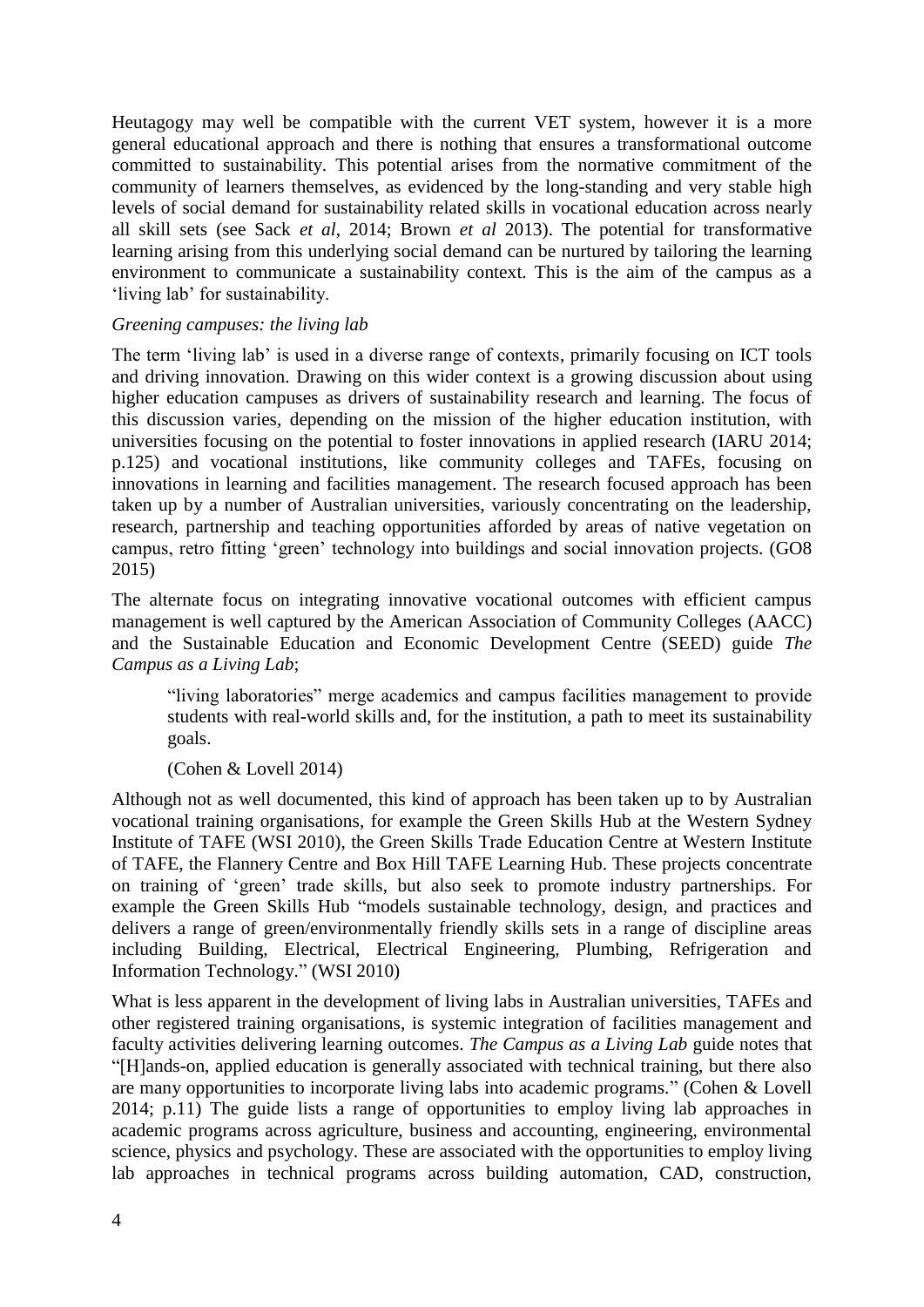electrical, green-related technical programs, HVAC, and industrial maintenance. (Cohen & Lovell 2014; p.12)

The guide lists eight elements that, according to feedback from community colleges that have actively implemented living lab programs, have emerged as key components for successful adoption. Taken together these components have the potential to provide a context for heutagogical approaches to education for sustainability, reinforcing or awakening a vocational commitment to sustainability and equipping the workforce of the future with the skills required to drive sustainable change. These skills are normative, they influence the way people act; they are conceptual, they rely on analysis and awareness of context; and they are practical, they change things in the real world (Sack 2012; p.403).

## **Methodology**

Over the last decade and a half a growing suite of tools aimed at measurement and benchmarking higher education sustainability have emerged. These range in sophistication but no internationally agreed tool has emerged. Shriberg (2002) finds that they converge on: decreased throughput (of energy, water, materials); incremental and systemic progress; sustainability education as a core function; cross-functional reach (across teaching, research, operations and service); cross-institutional action (bench marking, engagement with external stakeholders). Emerging practice adds the dimension of leadership and governance, which according to Shriberg & MacDonald (2013) extend to the impact achieved by alumni leadership. It is this impact that is at the heart of evaluating the effectiveness of heutagogical approaches and the living lab in driving transformation for sustainability. Unfortunately there is little robust data of this type to inform analysis.

In the absence of a robust measurement framework that addresses the effectiveness of sustainability education our research takes the approach of thematic analysis. The analysis draws on six semi-structured interviews of facilities staff, faculty staff and institute executive management and a short online survey of students in the Diploma of Sustainability and Advanced Diploma of Applied Environmental Management, to which twelve responses were received. The questions in both the interviews and the survey address the participant's awareness of the concept of the living lab, their views on the degree to which the key components of a campus as a living lab have been realised in the case study, what the enablers and blockers of this might be and the extent to which the learning experienced employed a heutagogical approach. A further series of questions assess the extent to which participants agree that the case studies realise the principles of education for sustainability. This is small sample, qualitative action research. The educators who designed and facilitated the learning programs within which the cases studies emerged designed the survey and interview tools, conducted the interviews and undertook the thematic review. Our interest as educators is in establishing the coherence of the program in relation to the literature reviewed above, as an avenue to identify opportunities for improvements in learning program design and to show case progress to date.

#### **Case Studies and Results**

Four case studies are considered. The first two are programmatic and involve the increasing integration of the Institute's environmental management system into curriculum in the Advance Diploma of Environmental Management and, secondly, the progressive integration of a kitchen garden into the cookery curriculum, culmination in the development and operation of a substantial kitchen garden by Horticulture students for use by the large hospitality school that shares the campus. These programs have been underway for several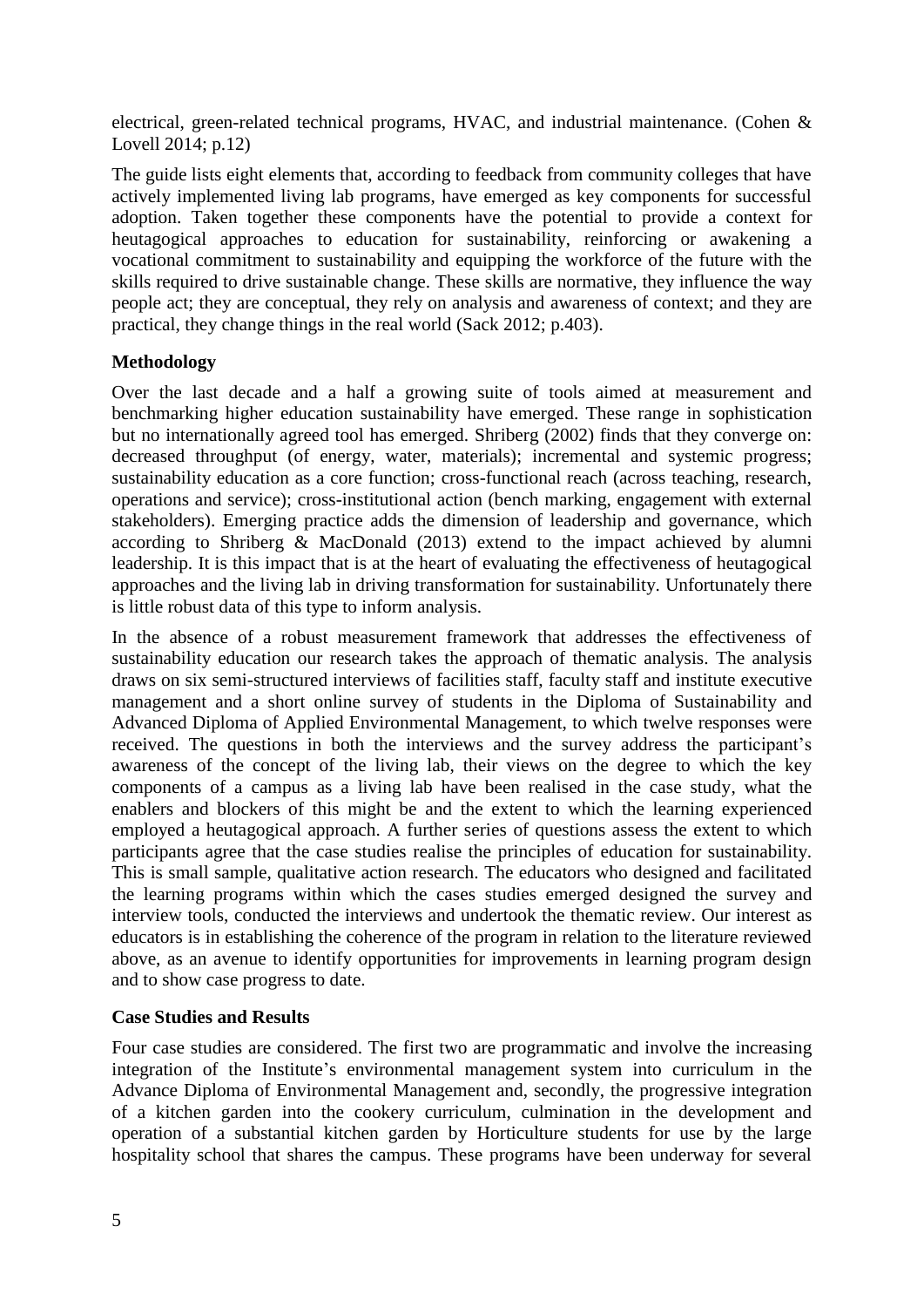years and some guarded analysis of their impact is warranted, as well as analysis of their effectiveness in delivering education for sustainability outcomes.

The remaining two cases are project-based and have resulted from the enrolment of facilities and teaching staff in the Diploma of Sustainability as part of their professional development alongside external students. The first project involves the development of a web-based platform to support a sharing economy for services resulting from practical learning activities and for surplus inventory. The second project involves the establishment of a community market within a campus boundary with the aim of showcasing sustainability activities on campus and providing an outlet for produce resulting from learning activities in the horticulture and hospitality faculties. Both projects are in development and assessment of their ultimate impact would be premature. Instead their effectiveness in delivering education for sustainability outcomes and their potential to achieve impact is analysed.

## *Thematic analysis*

The research indicated that the conceptual framework of education for sustainability, delivered through a heutagogical approach and structured around the idea of the campus as a living lab was relevant to the case studies. All research participants (staff and students) were broadly familiar with the concepts of the living lab and of education for sustainability and largely saw the individual elements of these concepts being applied in the cases studies. A minority of students noted that the elements of the living lab described by Cohen & Lovell (2013) that relate to external support and impact had not been realised. With one exception all students agreed that all principles of education for sustainability described in the National Action Plan were addressed in the case studies. None of the research participants were familiar with the concept of heutagogy and instead were almost unanimous in describing the learning outcomes of the case studies as centred on the student and facilitated by the teacher (andragogy). However, a number of students indicated by their comments that they experienced the case studies as learner directed education (heutagogy). The research participants' explicit and tacit recognition of the instantiation of key concepts in the case studies provides some reassurance that this is an appropriate structural basis for our thematic analysis. Within the conceptual framework described, three clear themes were identified through analysis of the interview transcripts and survey responses. These were:

- A heutagogical approach to the living lab is a powerful way to learn for sustainability because it is real, but this relies on good facilitation
- A heutagogical approach to the living lab is valued by executive management and facilities staff and management although some faculty staff have reservations
- A strong community of students, management, faculty and campus can drive a sustainable institutional culture

These three main themes and the basis on which they have been distilled are discussed below.

## *A heutagogical approach to the living lab is a powerful way to learn for sustainability because it is real, but this relies on good facilitation*

Tacit acknowledgment of a heutagogical approach is indicated by students' extremely positive experiences of project-based learning and facilitated peer-to-peer learning. One student commented that: "A general guide was provided by the teachers but the projects and business cases I completed were mostly free thinking and progressive ideas for a more sustainable future. These involved either individual work or group and teamwork by students." Some other comments were that "the projects were similar to those we could be completing/leading in the workforce" and that: "Group discussions were a great setting to hear about others interests, gain new perspectives in other areas ...but most importantly the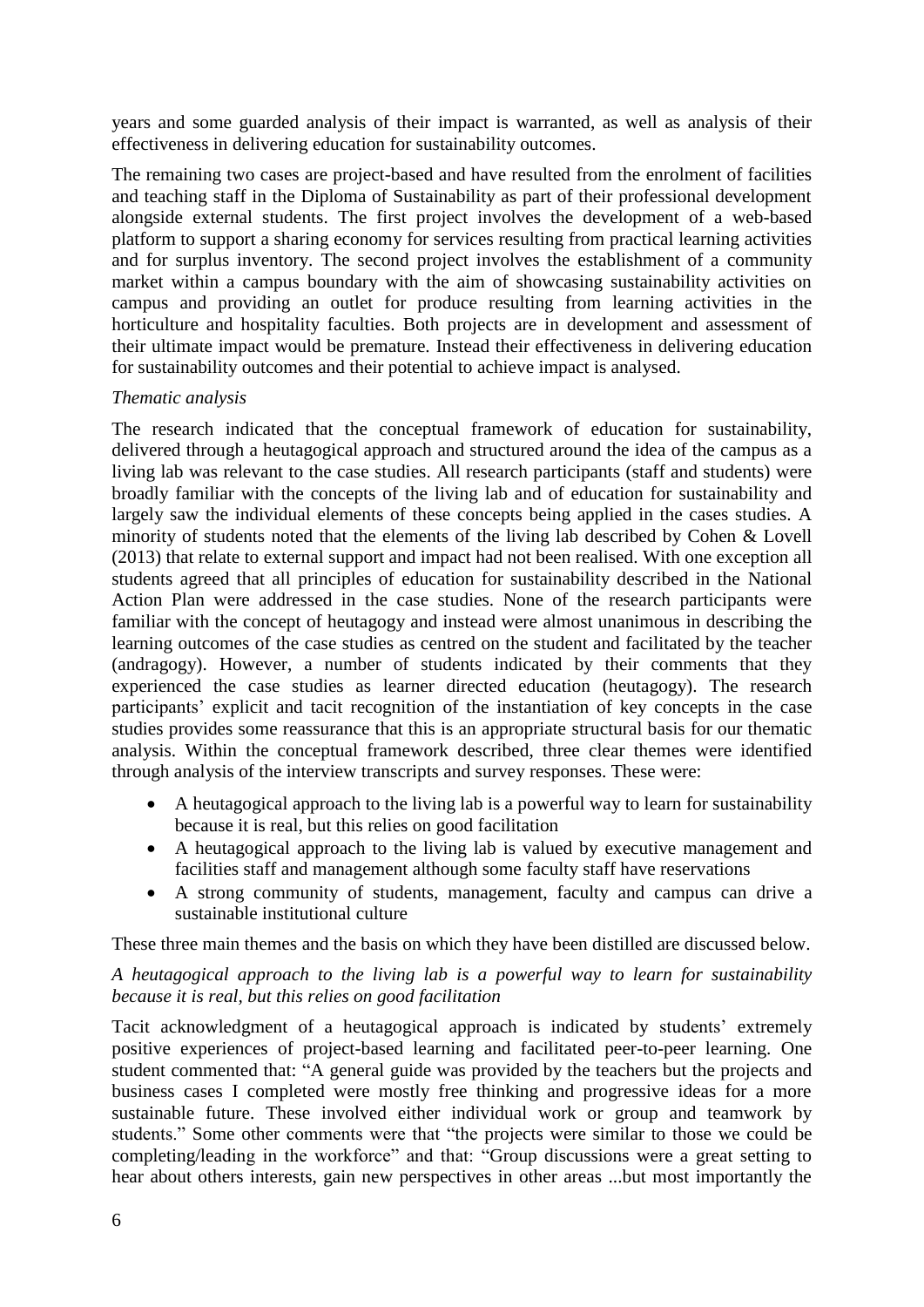chance to brainstorm and receive feedback from the teacher and other students. Clarify ideas." Research participants framing the educator's role as a "guide" further supports the contention that these case studies are instances of heutagogy. One comment was, "The teachers were always ready and available as guides in these projects." Another student commented that the educator "was very helpful in keeping the project on task whilst guiding us on the required environmental principles."

All participants agreed that the case studies credibly demonstrated sustainability. Many students also commented on the effectiveness of the heutagogical approach to the living lab in educating for sustainability. The term "real" was often employed in participants' responses to highlight the importance of applied learning in an organisational context, for instance that it was "good to work on a real site with real sustainability issues". In line with education for sustainability principles this educational approach pushed students' understanding of what sustainability meant with one student saying; "this course challenged my ideals. It really put into perspective the social, economic and political connections and how we all can make substantial differences by applying the knowledge that we now have, thanks to our learning."

There were indications that students could see opportunities for more substantial adoption of the living lab approach with one student noting, in response to a question about education for sustainability principles, that "there is no process in place to see if any of our recommendations will be taken up by the sustainability coordinator. I know our suggestions wouldn't be adopted overnight but would've been good to have an idea of the ongoing process for decision-making by TAFE." This suggestion is complimented by a more general call for work based education in the field of environmental management: "Reaching beyond the confines of the campus to enhance and expand impact and industry exposure/engagement could be a focus going forward to broaden the scope of the course and sustainability experience."

Reflecting on the learning outcomes of heutagogical approach to the living lab as educators we see that essential employability skills such as working in teams, stakeholder management, negotiation, influencing and cooperation, that are often difficult to deliver in traditional classroom based pedagogy are seamlessly integrated into the learning program. Further we see that students not only demonstrated the required course competencies, but also develop the confidence to apply them in different situations, which Blaschke claims is characteristic of capabilities.

## *A heutagogical approach to the living lab is valued by executive management and facilities staff and management although some faculty staff have reservations*

Executive management's strong support for pedagogy that innovates, engages and enables students was matched by campus operations staffs' enthusiasm to engage with student projects. Both were intensely aware of the core business of the institute in education and the need for management and operations to enhance the student experience. This was put succinctly by an executive manager, who said "you have to have both the educational and the operational intertwined. We are an educational organisation, and if we aren't straddling both, we are not doing our job". However, students rank the engagement of faculty staff and management in the case studies below both facilities staff and their own engagement – interestingly facilities staff rated their own engagement above students!

Lower levels of engagement in innovative educational approaches by some faculty staff are supported by interview responses relating to the Kitchen Garden project, which did not involve innovative pedagogy but was a clear example of the living lab. These staff pointed to the additional workload and risk management required by living lab projects, including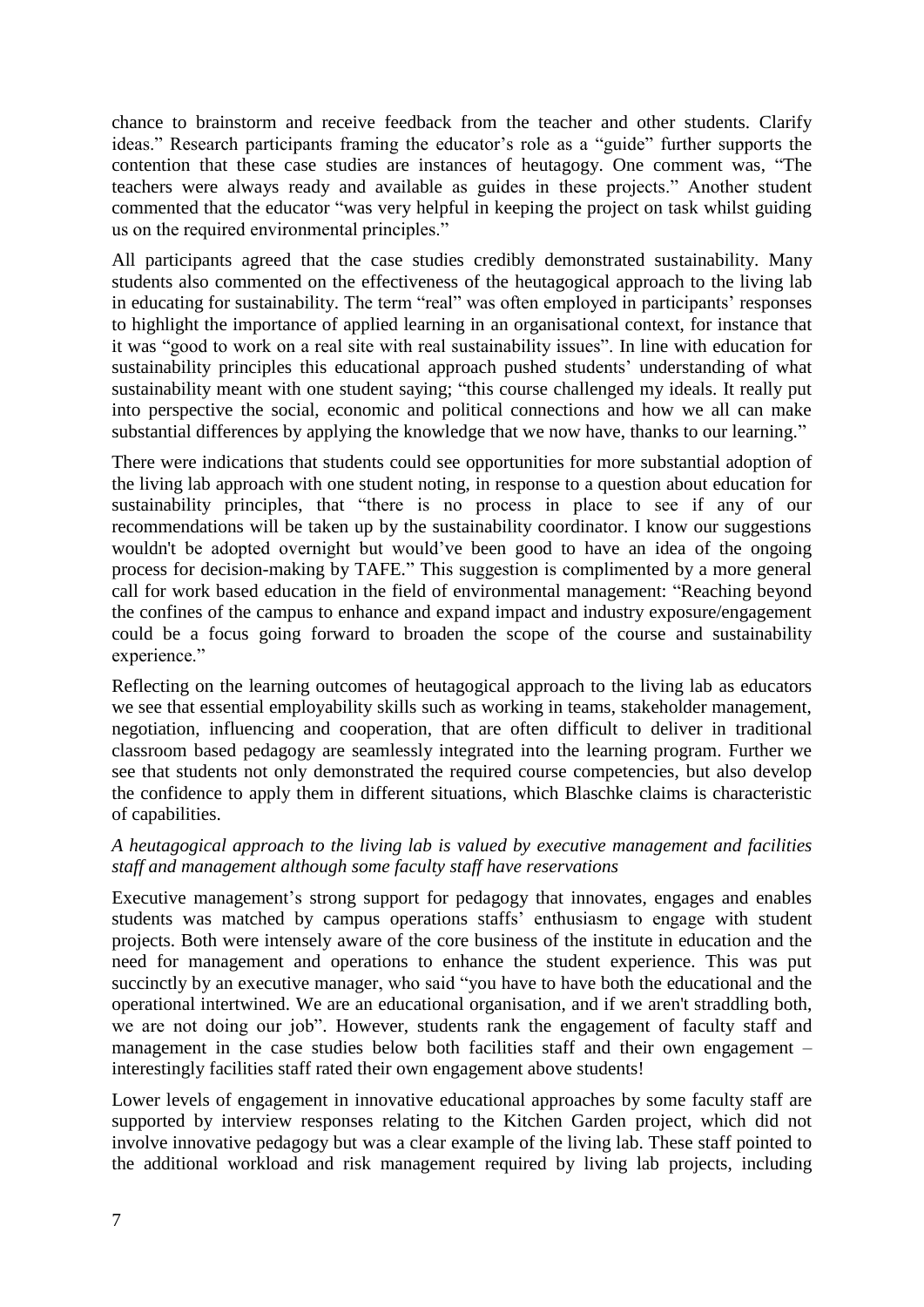complex logistics, management of a safe worksite constituted entirely of trainees and addressing quality expectations for campus facilities. For instance one said: "Teachers have to run a building site at the same time as teaching. This means they are doing double the work. Easier for them to just do pretend projects in the sand pits".

Despite the strictures of term times, curriculum and functional demands on the delivered facilities, a traditional teacher driven educational approach can work with the living lab to achieve sustainability outcomes and student engagement. Teachers commented that these projects allow them to connect with operations staff, interact with other teaching faculties and to develop innovate curriculum. Teachers who do go 'the extra yards' with these living lab projects also identified a strong sense of job satisfaction. A teacher commented that one case study provided "a new perspective on the subject of garden maintenance which represents a hybrid between horticulture and land management".

Our reflections as teachers attempting to deliver living lab projects using heutagogical approaches is that at least some of the barriers experienced in traditional delivery can be avoided by innovate educational design. Students are usually highly committed to achieving outcomes from self-directed projects and this creates flexibility around timing and assessment, for instance continuing to work on projects after formal assessment has been completed or looking for opportunities to continue the project work under other units of study. This is particularly the case in the use of the Institute's environmental management system as a living lab – there are always opportunities to jump into the system in ways connected with previous work. Comments from facilities staff and from senior management indicate that quality concerns may be overstated, their experience is that students' work is of, or better than, commercial quality. We do acknowledge that the intricacy of logistics and site management should not be underplayed; matching learning and asset management outcomes is complex and requires appropriate resourcing and skilling of faculty and facilities functions.

## *A strong community of students, management, faculty and campus can drive a sustainable institutional culture*

The need for a "cultural shift" within the organization was repeatedly raised by executive and management research participants as a strategic response to changes in the Institute's external environment. This was couched in terms of "sustainability", both organisational and environmental. In this context, executive and campus management participants repeatedly discussed the importance of an organisational community. The potential of the Kitchen Garden to be a focal point for the campus community was the strongest narrative contributing to this theme, with one participant describing; "a garden where we can really embody the idea of paddock to plate, where horticulture, hospitality and events students and staff meet, in a place that becomes the heart of the campus". The aspirations of management correlated closely with the enthusiasm of students, faculty and campus staff for the Kitchen Garden project. Teachers already had students requesting plots within or near the Kitchen Garden, where they can practice and develop their horticultural skills.

Analysis of the other projects indicates the potential for heutagogical approaches to further realize management aspirations for cultural shift. Participants indicated that student led living lab projects facilitate interactions between students, teachers and campus staff, contributing to a sense of campus community centered on the idea of sustainability. One student (a campus manager undertaking professional development) working on the sharing economy project commented: "Our project required collaboration between a variety of Campus Portfolio and Faculty Staff. It was directly linked to our learning outcomes. I feel used in its entirety it is an excellent representation and demonstration of how learning has evolved into an incredibly powerful tool for sustainability." Another student (a teacher undertaking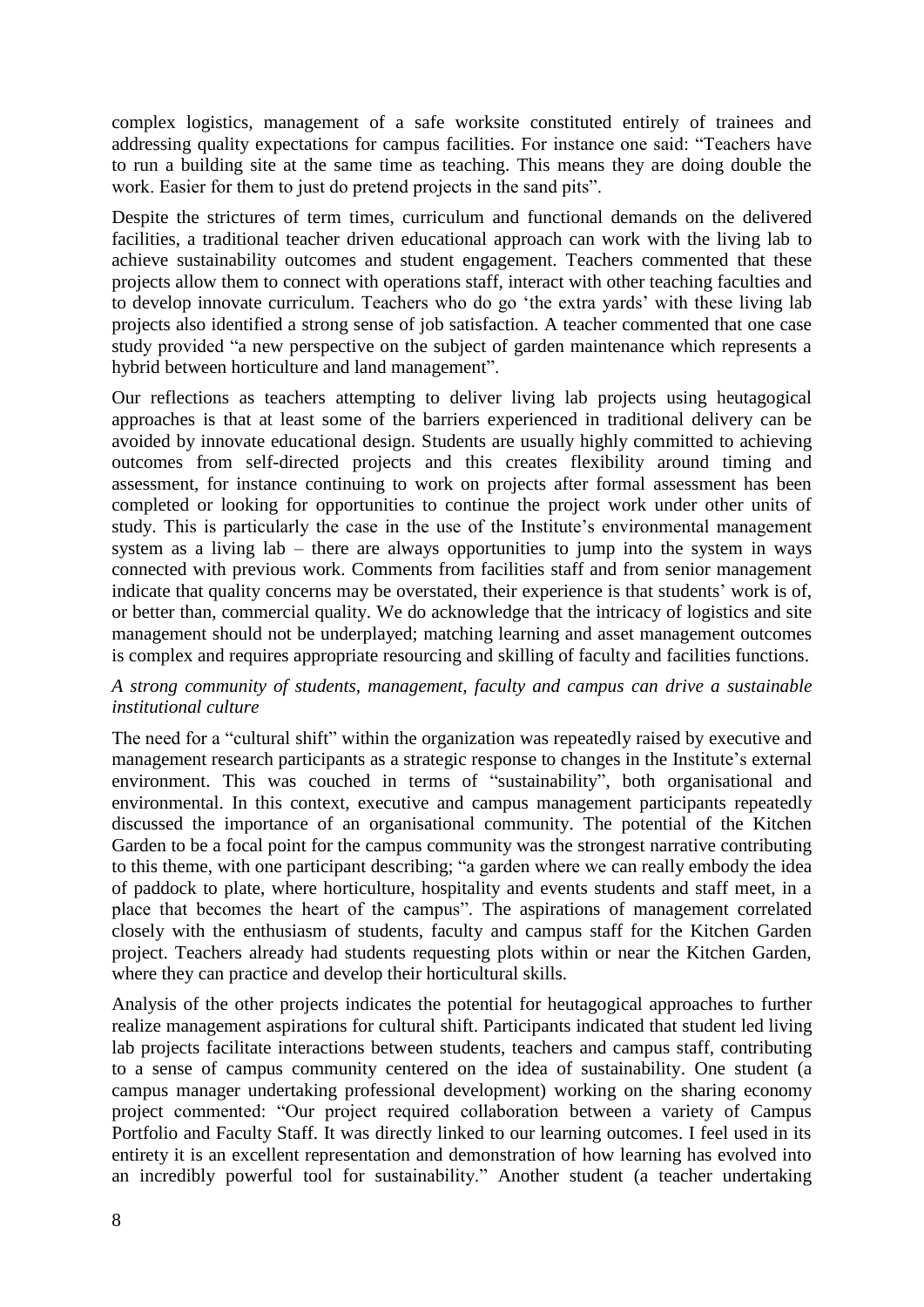professional development) working on the community markets projects commented that the "project enabled me to meet and discuss my proposal with many people from NSI that I may not have engaged with otherwise."

On reflection the dual role that some research participants had as members of staff and as students undertaking professional development flags an exciting evolution of the model under discussion. The inclusion of staff in mainstream classes working on learner directed projects allows very substantial projects to be canvased with access to organisational resources. External students benefit from the exposure to the workings of large organisations and the staff benefit from first hand experience of core educational products.

## **Conclusions**

The case studies illustrate how the transformational principles at the heart of education for sustainability are best realised by heutagogical practices delivered in the context of a 'Living Lab' approach, resulting in better outcomes for learners and better integration of faculty and facility functions. The case studies further illustrate how the concept of the 'living lab', as applied to education for sustainability, can be extended well beyond technology demonstrations, incorporating essential employability skills.

The research suggests that developing and maintaining a positive community within the organisation is both an important benefit and an enabler of the campus as living lab and that heutagogical educational approaches foster this community, building strong links between faculty, campus operations and with the student body, which is seen as a strategic benefit by management. To achieve this outcome the research suggests that a review of how faculty can be supported in using innovative pedagogy in educational design may be warranted. The research further suggests that the full integration of professional development into educational products has the potential to deliver further innovation.

The action research upon which this paper is based has limitations. It draws on a very small cohort. It does, however, demonstrate that the conceptual framework assembled can be coherently applied to these kinds of case studies and that this can deliver tentative results based on analysis. This methodology could usefully be applied to an expanded program of research looking beyond the use of these approaches in the environmental and sustainability fields. Such research might seek to pilot and evaluate heutagogical approaches to the formation of sustainability related academic or technical capabilities in the context of a 'Living Lab' approach.<sup>5</sup>

#### **References**

\_\_\_\_\_\_\_\_\_\_\_\_\_\_\_\_\_\_\_

Anderson, D.L. (2003). Productivism, VET and ecological sustainability. The Changing Face of VET, 6th Annual Conference of the Australian Vocational Education and Training Research Association, 09 April 2003 to 11 April 2003, AVETRA, http://www.avetra.org.au/Conference\_Archives/2003/, pp. 1-10.

ANTA - Australian National Training Authority (1998). Framing the Future: evaluation 97.

ASQA – Australian Skills Quality Authority (2015). Fact Sheet - Meeting trainer and assessor requirements.

Blaschke, L (2012). Heutagogy and Lifelong Learning: A Review of Heutagogical Practice and Self-Determined Learning. International Review of Research in Open and Distributed Learning Vol. 13, No.1 2012.

<u>.</u>

<sup>&</sup>lt;sup>5</sup> The Campus as a Living Laboratory Guide lists a range of academic and technical program areas where these capabilities might be relevant including: agriculture, construction, psychology and industrial maintenance. (see Cohen and Lovell 2013; p.12).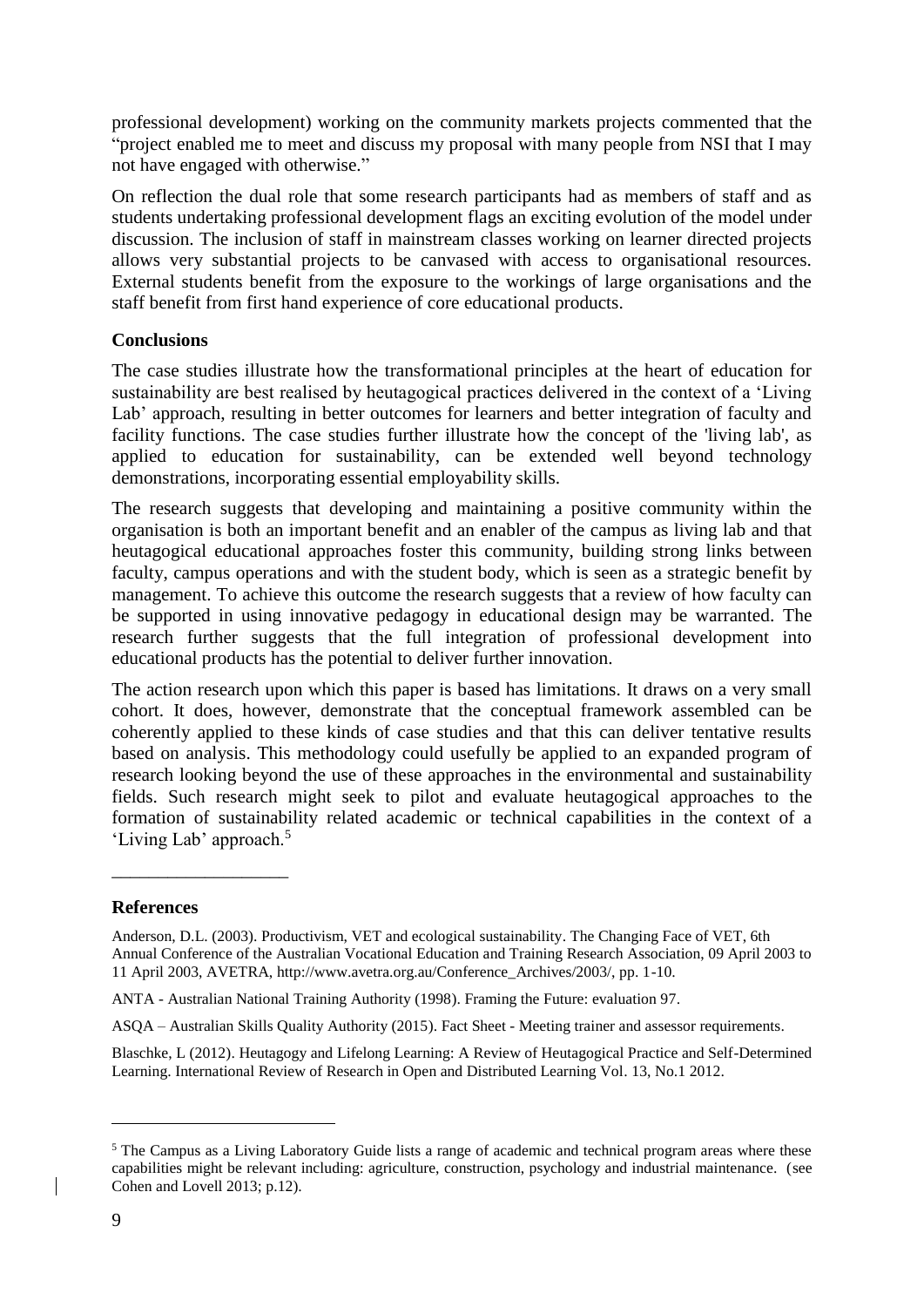Blaschke, L., Hase, S. (2016). Heutagogy: A Holistic Framework for Creating Twenty-First-Century Selfdetermined Learners. In B. Gros et al. (eds.), The Future of Ubiquitous Learning, Lecture Notes in Educational Technology Springer-Verlag Berlin Germany.

Brown, M., Sack F., and Rodd C. (2013). Student voice in 'skills for sustainability': a missing component from the demand side of Australian Vocational Education and Training. International Journal of Training Research, Volume 11 Issue 3.

Chappell, C, Hawke, G, Rhodes, C & Solomon, N (2003). High level review of training packages. Phase one report, An analysis of the current and future context in which Training Packages will need to operate. Australian National Training Authority, Brisbane.

Cochrane, K., Raman, A. & Mckenzie, A. (2007). Agricultural management education in Australia: genesis of a new degree programme in ecological agriculture. Environmental Education Research, 1469-5871, vol.13, no.3, pp.349-366.

Cohen, T., Lovell, B. (2013). The Campus as a Living Laboratory: Using the Built Environment to revitalise College Education, A Guide for Community Colleges. American Association of Community Colleges Washington USA.

COAG - Council of Australian Governments (2010). Green Skills Agreement. COAG, Canberra.

Dryden, R. (2003). VET pedagogy - An annotated bibliography of the literature 2000–03. TAFE NSW TES, Newcastle, NSW.

DEWHA - Department of the Environment, Water, Heritage and the Arts (2009). Living Sustainably: The Australian Government's National Action Plan for Education for Sustainability. Commonwealth of Australia.

Golding, D., Murphy, T., Fien, J., Kent, J. (2007). Finding the Common ground: Is there a place for sustainability education in VET? Australian Government, NCVER Adelaide.

GO8 – Group of Eight Universities (2015). Living Lab Publication. <https://www.adelaide.edu.au/ecoversity/casestudy/livinglab/> (sighted 12/2/2016).

Hart Research Associates (2013). It takes more than a major: Employer priorities for college learning and student success. Association of American Colleges and Universities (AACU).

Herbert, A, (2001). Action learning empowering Australian vocational educators? in 2nd International conference on researching work and learning: proceedings. Faculty of Continuing Education, University of Calgary, Calgary, pp.391-397.

NSI - Northern Sydney Institute of TAFE NSW (2014). Horticulture & Floristry. Environments & Sustainability, Greenskills Career Guide. 2014/15.

Shah, M, Nair, (2011). Employer satisfaction of university graduates: Key capabilities in early career graduates. Proceedings of the 20th Annual Teaching Learning Forum, 1-2 February 2011. Perth: Edith Cowan University. http://otl.curtin.edu.au/tlf/tlf2011/refereed/contents-refereed.html.

Sack, F. (2012). A Collarless Workforce: Teaching and Learning Skills for Sustainability. in Murray, J., Cawthorne, G., Dey, C., Andrew, C. (eds.) Enough for all forever: A handbook for learning about sustainability. Common Ground Publishing, Champaign, Illinois, USA.

Sack, F., Brown, M., Rahimi, M., Turnbull J. (2014). Gen Green 4 Australia, A national study of demand for and supply of skills for sustainability. Sustainably Pty Ltd & WorldSkills Australia.

Shriberg, M. (2002). Institutional assessment tools for sustainability in higher education: Strengths, weaknesses, and implications for practice and theory. International Journal of Sustainability in Higher Education 2002; 3,3.

Shriberg, M., MacDonald L. (2013). Sustainability Leadership Programs: Emerging Goals, Methods & Best Practices. Journal of Sustainability Education Vol. 5, May 2013

Sterling, S. (2001). Sustainable education – re-visioning learning and change (Schumacher Briefing no 6). Dartington: Green Books.

Sterling, S. (2005). Linking thinking, education and learning: an introduction. In S. Sterling, D. Irvine, P. Maiteny and J. Salter, Linking thinking – new perspectives on thinking and learning for sustainability. WWF-Scotland. [www.wwf.org.uk/scotland](http://www.wwf.org.uk/scotland)